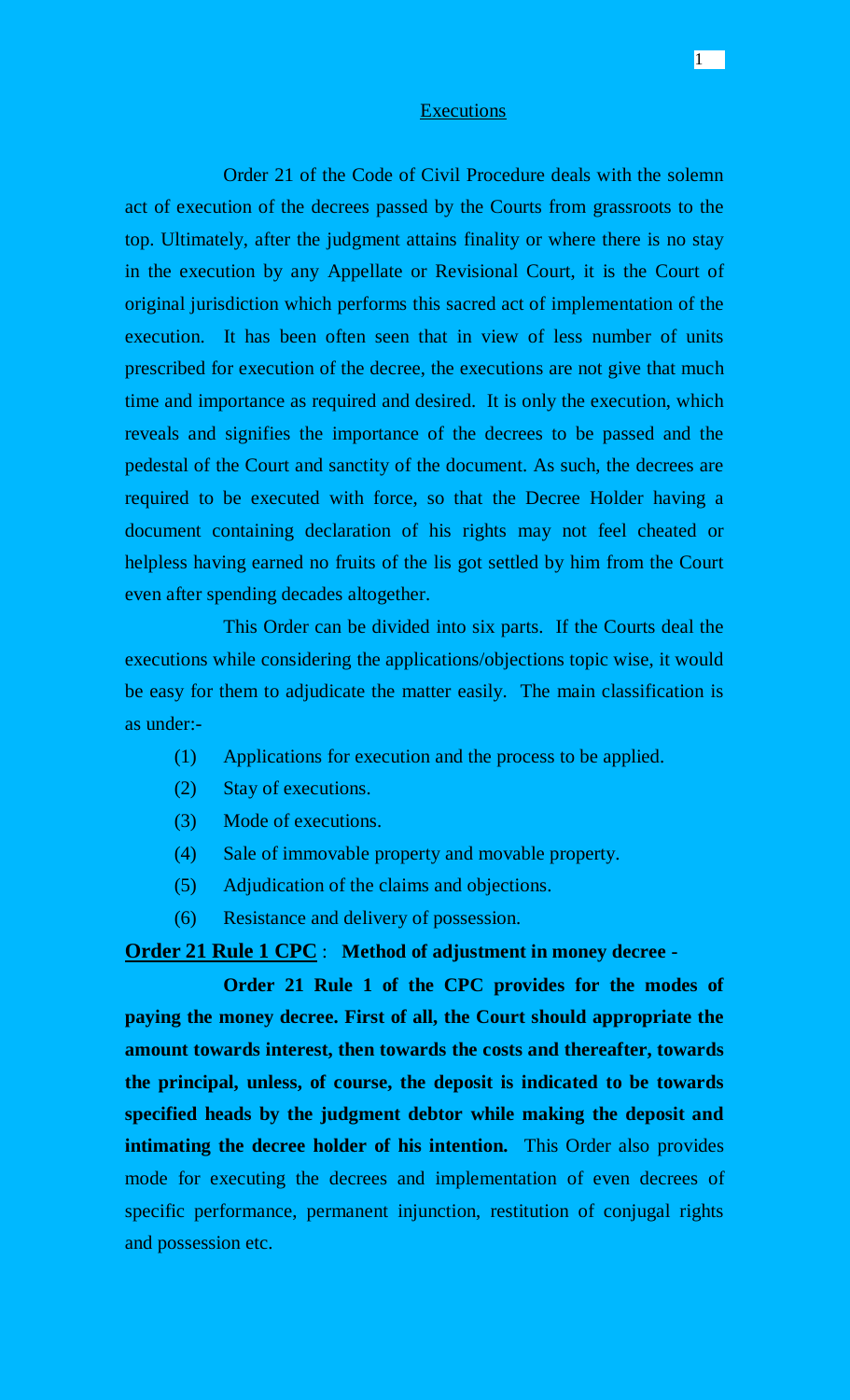The Hon'ble Supreme Court in case *Gurpreet Singh Vs. Union of India,* 2008 (2) RCR (Civil) 207, has observed as under:-

> 26. Thus, in cases of execution of money decrees or award decrees, or rather, decrees other than mortgage decrees, interest ceases to run on the amount deposited, to the extent of the deposit. It is true that if the amount falls short, the decree holder may be entitled to apply the rule of appropriation by appropriating the amount first towards the interest, then towards the costs and then towards the principal amount due under the decree. But the fact remains that to the extent of the deposit, no further interest is payable thereon to the decree holder and there is no question of the decree holder claiming a re-appropriation when it is found that more amounts are due to him and the same is also deposited by the judgment debtor. In other words, the scheme does not contemplate a reopening of the satisfaction to the extent it has occurred by the deposit. No further interest would run on the sum appropriated towards the principal.

> 27. As an illustration, we can take the following situation. Suppose, a decree is passed for a sum of Rs.5,000/- by the trial court along with interest and costs and the judgment debtor deposits the same and gives notice to the decree holder either by approaching the executing court under Order XXI Rule 2 of the Code or by making the deposit in the execution taken out by the decree-holder under Order XXI Rule 1 of the Code. The decree holder is not satisfied with the decree of the trial court. He goes up in appeal and the appellate court enhances the decree amount to Rs.10,000/- with interest and costs. The rule in terms of Order XXI Rule 1, as it now stands, in the background of Order XXIV would clearly be, that the further obligation of the judgment debtor is only to deposit the additional amount of Rs. 5,000/- decreed by the appellate court with interest thereon from the date the interest is held due and the costs of the appeal. The decree holder would not be entitled to say that he can get further interest even on the sum of Rs.5,000/- decreed by the trial court and deposited by the judgment debtor even before the enhancement of the amount by the appellate court or that he can re-open the transaction and make a reappropriation of interest first on Rs.10,000/-, costs and then the principal and claim interest on the whole of the balance sum again. Certainly, at both stages, if there is short-fall in deposit, the decree holder may be entitled to apply the deposit first towards interest,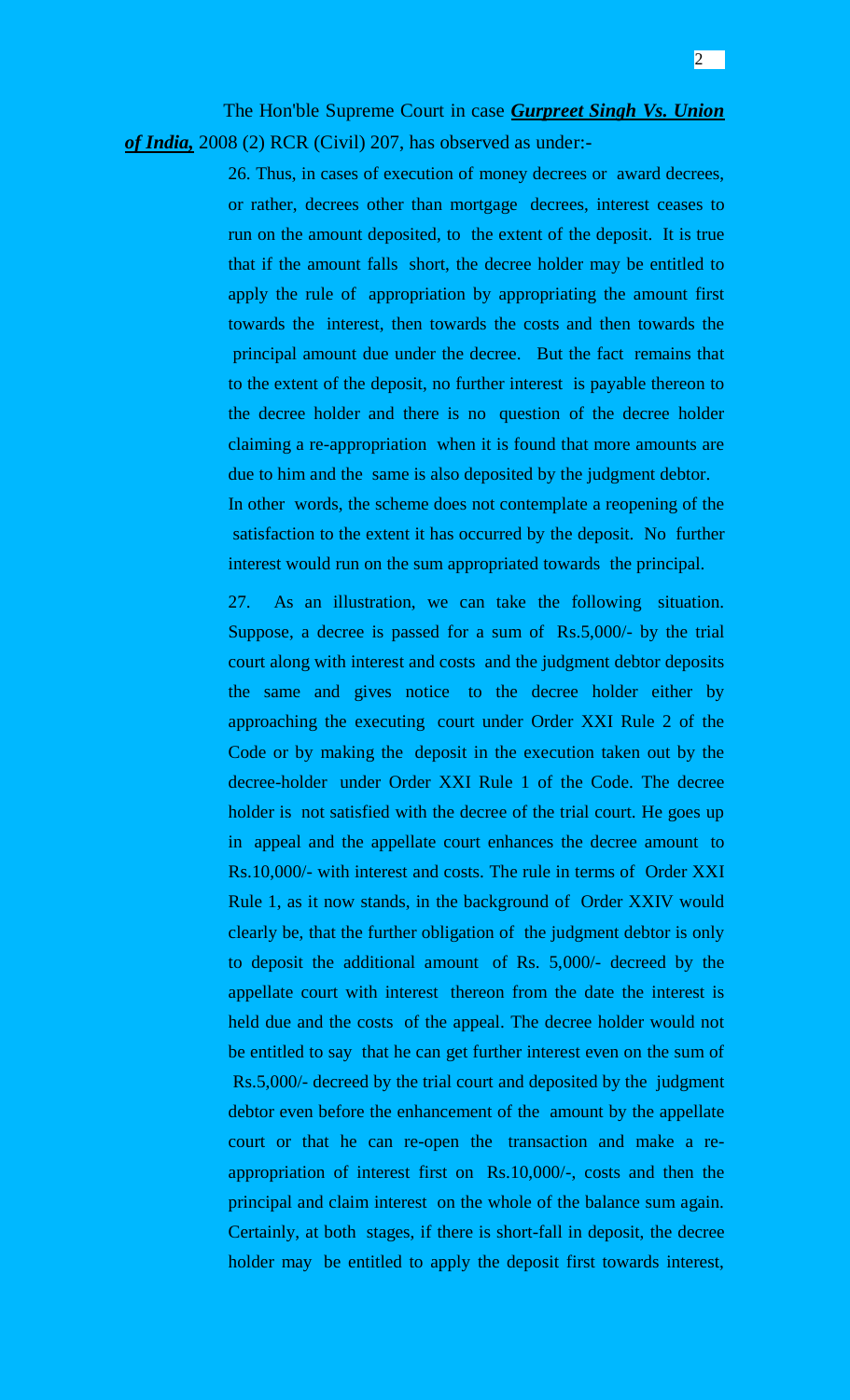then towards costs and the balance towards the principal. But that is different from saying that in spite of his deposit of the amounts decreed by the trial court, the judgment debtor would still be liable for interest on the whole of the principal amount in case the appellate court enhances the same and awards interest on the enhanced amount. This position regarding execution of money decrees has now become clear in the light of the amendments to Order XXI Rule 1 by Act 104 of 1976. The argument that what is awarded by the appellate court is the amount that should have been awarded by the trial court and so looked at, until the entire principal is paid, the decree holder would be entitled to interest on the amount awarded by the appellate court and therefore he can seek to make a re-appropriation by first crediting the amount deposited by the judgment debtor pursuant to the decree of the trial court towards the cost in both the courts, towards the interest due on the entire amount and only thereafter towards the principal, is not justified on the scheme of Order XXI Rule 1 understood in the context of Order XXIV Rules 1 to 4 of the Code. The principle appears to be that if a part of the principal has been paid along with interest due thereon, as on the date of issuance of notice of deposit, interest on that part of the principal sum will cease to run thereafter. In other words, there is no obligation on the judgment debtor to pay interest on that part of the principal which he has already paid or deposited."

### **Order 21 Rule 42 CPC**

#### **Attachment before judgment in execution:-**

Order 21 Rule 42 CPC deals with the attachment before the Court holds an inquiry as to rent or *mesne* profits or any other matter, the property of the judgment debtor could be attached, before the amount due is escertained in the terms of Order 38 Rule 5 CPC.

# **Order 21 Rule 29 CPC**: **whether the decree of other Court could be stayed-**

**The scope of applicability of Order 21 Rule 29 CPC;-** Rule 29 refers to cases where the execution of the decree held by the Decree Holder could be stayed. For the applicability of Order 21 Rule 29 CPC, two conditions are to be fulfilled; (1) a proceeding in execution of the decree of that Court started at the instance of the decree holder against the judgment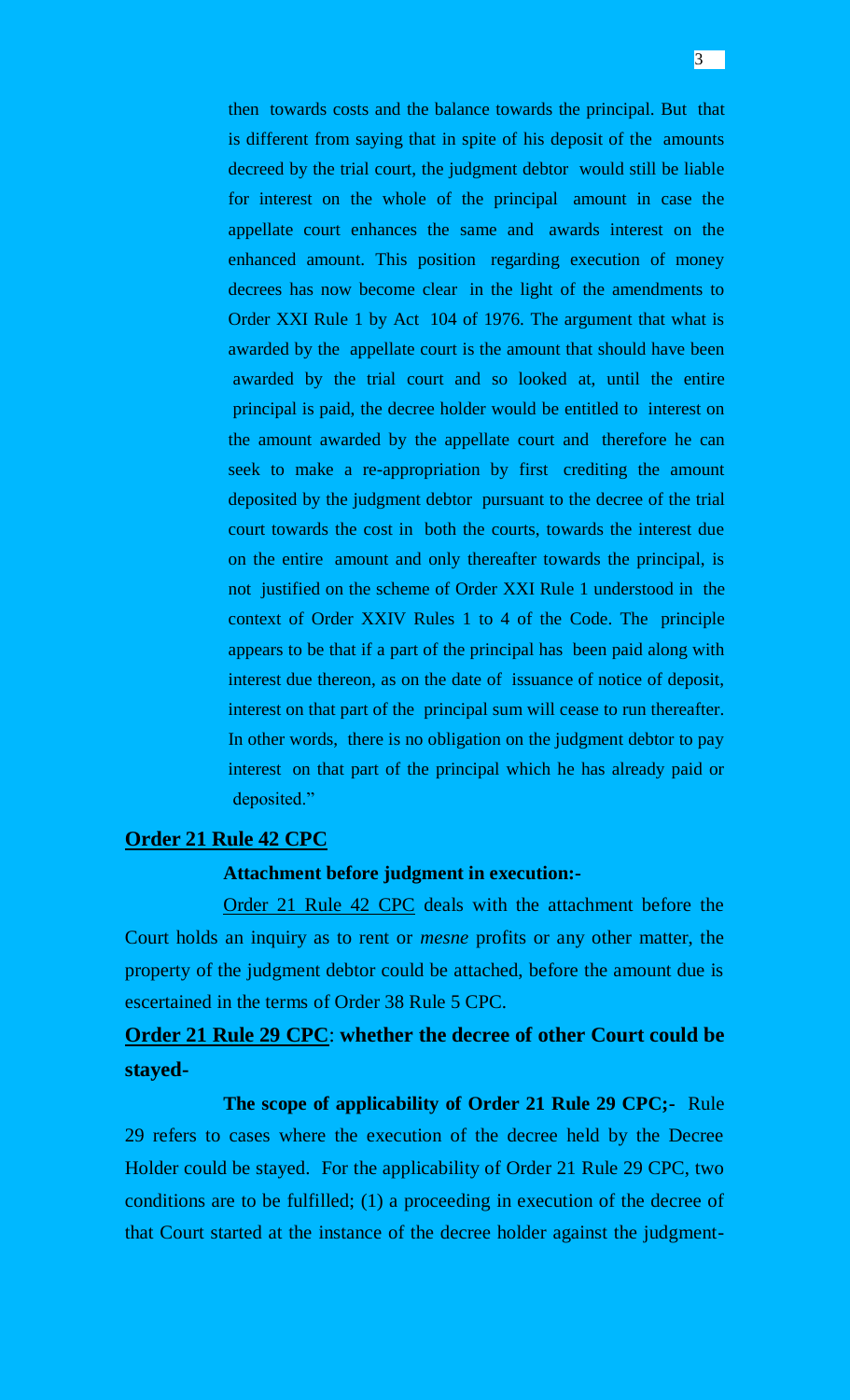debtor and (2) a suit at the instance of the same judgment-debtor against the holder of the decree of that Court.

Transferee Court has no power to stay the execution of the decree pending in its Court because the decree is not passed by that Court. Subsequent sale in spite of stay order held valid.

While elaborating Order 21 Rule 29 of the Civil Procedure code, the Hon'ble Supreme Court in *Shaukat Hussain @ Ali Akram and others Vs. Smt. Bhuneshwari Devi (dead) by L.Rs. & others,* 1973 AIR (SC) 528, has observed as under:-

> 4. Mr. Chagla appearing on behalf of the appellants prefaced his arguments by stating that the property attached in execution was a very valuable property worth more than Rs. 20,000/- and had been sold for a paltry sum due under the decree and this circumstance itself was sufficient to show that the sale was liable to be set aside. That contention is clearly not open on the materials on record. A judgment-debtor can ask for setting aside a sale in execution of a decree under section 47 C.P.C. and, in special circumstances which attract the provisions of Order XXI rule 90 he may also apply to the court to set aside the sale on the ground of material irregularity or fraud in publishing or conducting the sale provided he further proves to the satisfaction of the court that he has sustained substantial injury by reason of the irregularity or fraud. The application made to the executing court in the present case by the judgment-debtors was not one under Order XXI rule 90 C.P.C. That is conceded by Mr. 16- L172Sup.CI/72 1026 Chagla. Had it been the case that on account of fraud or material irregularity in conducting the sale, the sale required to be set aside, evidence would have been led on the point and there would have been a clear finding as to the substantial injury. The judgments of all the three courts proceed entirely on the basis that the application was one under section 47 C.P.C. and not under Order XXI Rule 90 C.P.C. They do not deal with the question of- material irregularity or fraud in the conduct of the sale, nor do they deal with the injury caused to the judgment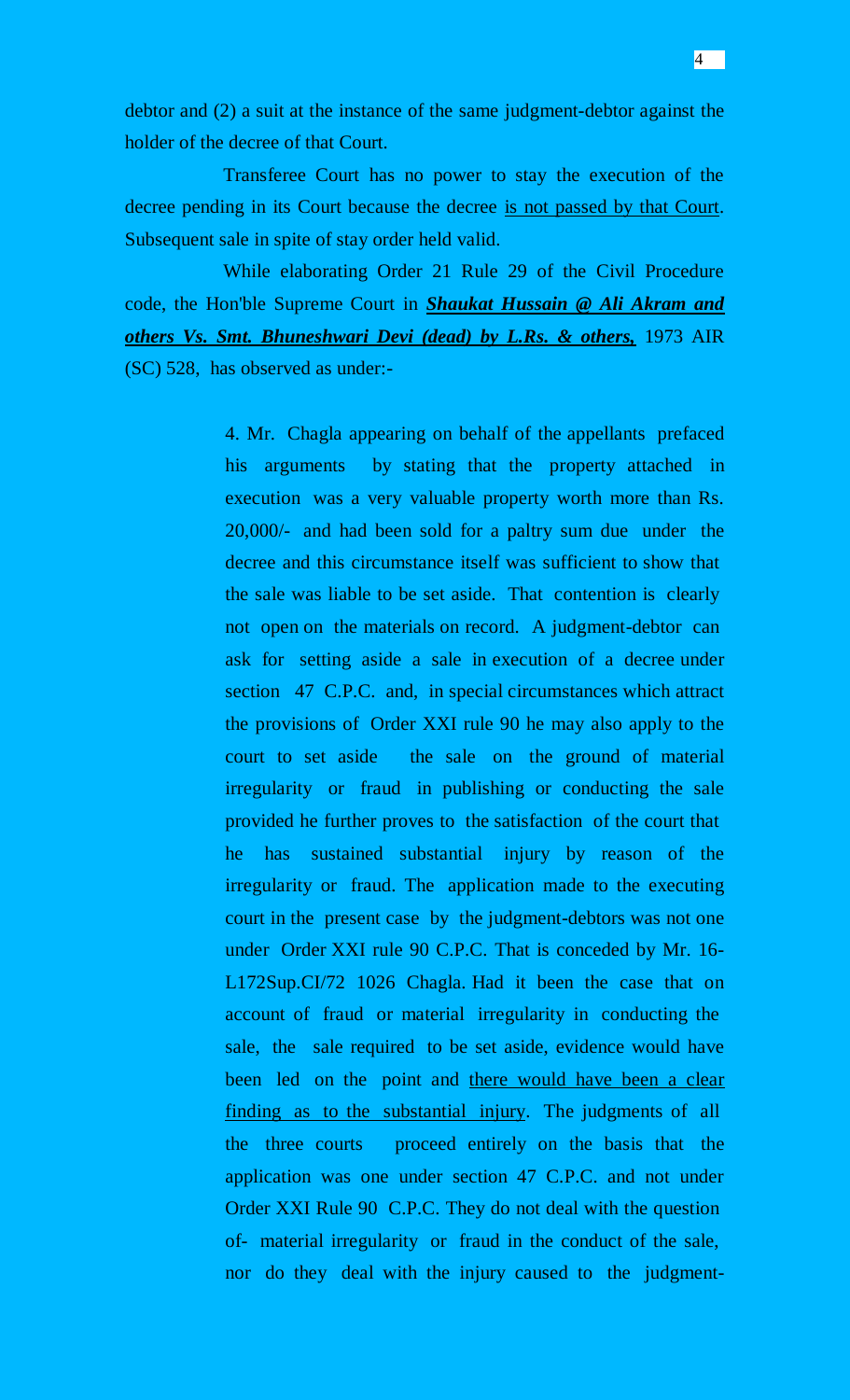debtors. The only question which was agitated before the courts was whether the sale was illegal in view of the fact that the execution proceedings had taken place during the existence of a stay issued by a competent court. It was also common ground that the stay issued by the Munsif was an Order passed under Order XXI Rule 29 C.P.C. The first two courts held that the stay was in existence when the execution proceedings ended in the sale while the High Court held that factually it was so because the sale took place on 6-8-1963, the stay, if any, having ceased to operate after 5-8-1963. The High Court further pointed out that the stay under Order XXI Rule 29 issued by the court of the Munsif Gaya was null and void as it was passed by a court without competence and, therefore, in law there was no legal stay of execution and the sale which took place in due course after attachment and proclamation of

# **The scope of Rules 26 to 29 of Order 21 CPC:-**

sale, was a valid one.

"6. Order 21, Civil Procedure Code deals generally with the execution of decree and orders. That order is divided into several topics, each topic containing a number of rules. The first four topics cover rules 1 to 25 and the fifth topic, namely, stay of execution comprises 4 rules, namely, Rules 26 to 29. A perusal of these rules will show that the first three rules i.e. Rules 26 to 28 deal with the powers and duties of a Court to which a decree has been sent for execution. Under Rule 26, that Court can stay the execution of the decree transferred to it for execution for a reasonable time to enable the judgment-debtor to apply to the Court by which the decree was passed or to any Court having appellate jurisdiction over the former for an order to stay execution or for any other order relating to the decree or execution which might have been made by the Court of first instance or the appellate Court. It will be seen, therefore, that under Rule 26 the transferee Court has a limited power to stay execution before it. Moreover, under sub rule (2) if any property is seized by it in the course of execution, it may even order the restitution of the property pending the result of the application made by the judgment-debtor to the Court of the first instance or to the appellate Court. Rule 27 says that any such restitution made under sub-rule (2) of Rule 26 will not prevent the property of the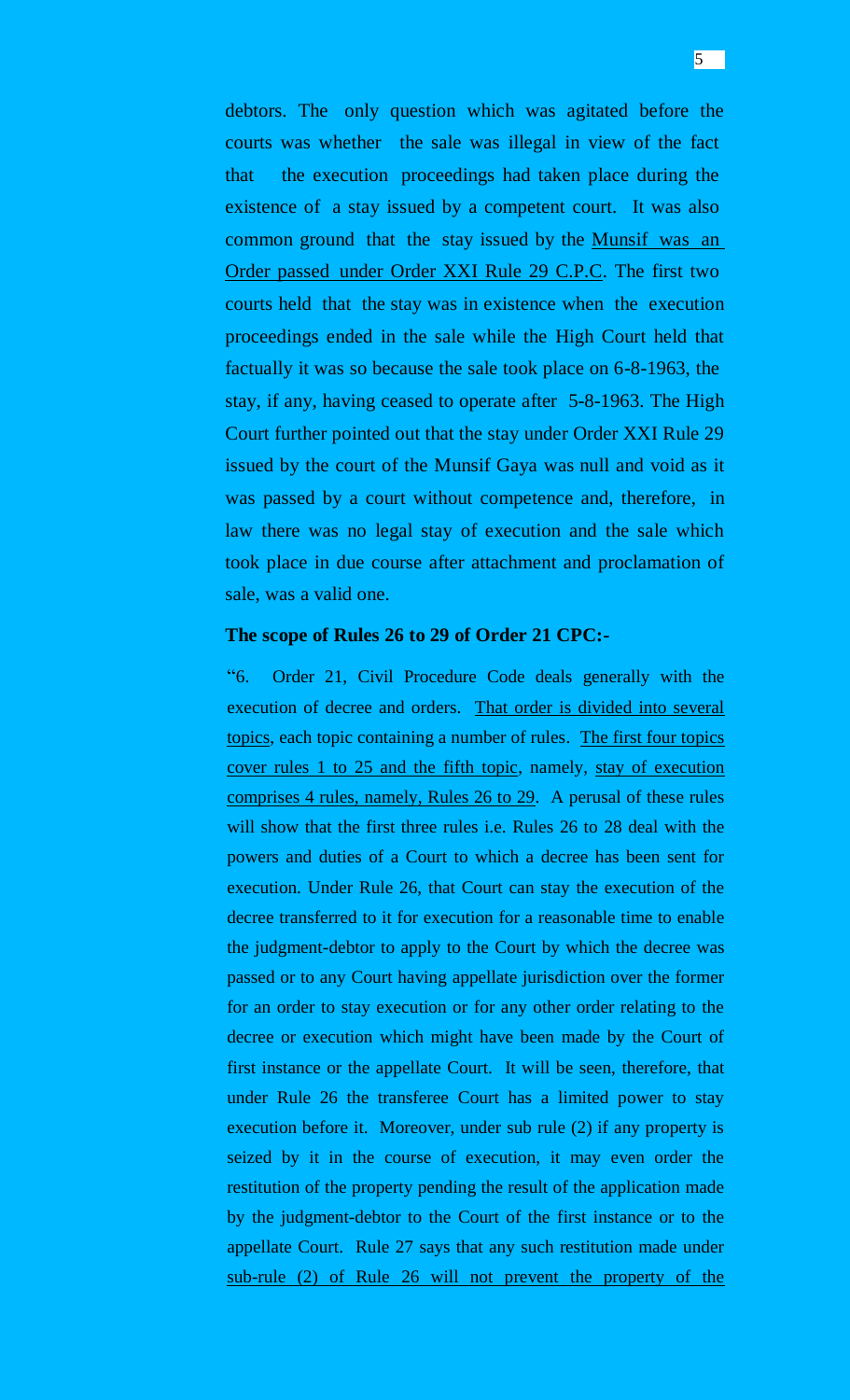judgment-debtor from being retaken in execution of the decree sent for execution. Rule 28 provides that any order of the Court by which the decree was passed, in relation to the execution of such decree, shall be binding upon the Court to which the decree was sent for execution. And then we have Rule 29 which deals with a different situation. The rule is as follows:

> "Where a suit is pending in any Court against the holder of a decree of such Court, on the part of the person against whom the decree was passed the Court may, on such terms as to security or otherwise, as it thinks fit stay execution of the decree until the pending suit has been decided."

It is obvious from a mere perusal of the rule that there should be simultaneously two proceedings in one Court. One is the proceeding in execution at the instance of the decree-holder against the judgment-debtor and the other a suit at the instance of the judgmentdebtor against the decree holder. That is a condition under which the Court in which the suit is pending may stay the execution before it, if that was the only condition, Mr. Chagla would be right in his contention, because admittedly there was a proceeding in execution by the decree-holder against the judgment-debtor in the Court of Munsif  $1<sup>st</sup>$  Gaya and there was also a suit at the instance of the judgment-debtor against the decree-holder in that Court. But there is a snag in that rule. It is not enough that there is a suit pending by the judgment-debtor, it is further necessary that the suit must be against the holder of a decree of such Court. The words "such Court" are important "Such Court" means in the context of that rule the Court in which the suit is pending. In other words, the suit must be one not only pending in that Court but also one against the holder of a decree of that Court. That appears to be the plain meaning of the rule."

#### **Order 21 Rule 35 (3) and Rule 97 CPC**

These two Rule provides a right to the Decree Holder to complain against a person, who creates resistance in the execution of the decree.

### **Order 21 Rule 41 CPC**- **Arrest and detention**:-

In case of money decree, as per Order 21 Rule 41 CPC, where the decree cannot be executed otherwise by way of attachment or sale of the property, the Court could make an order for the attendance and examination

6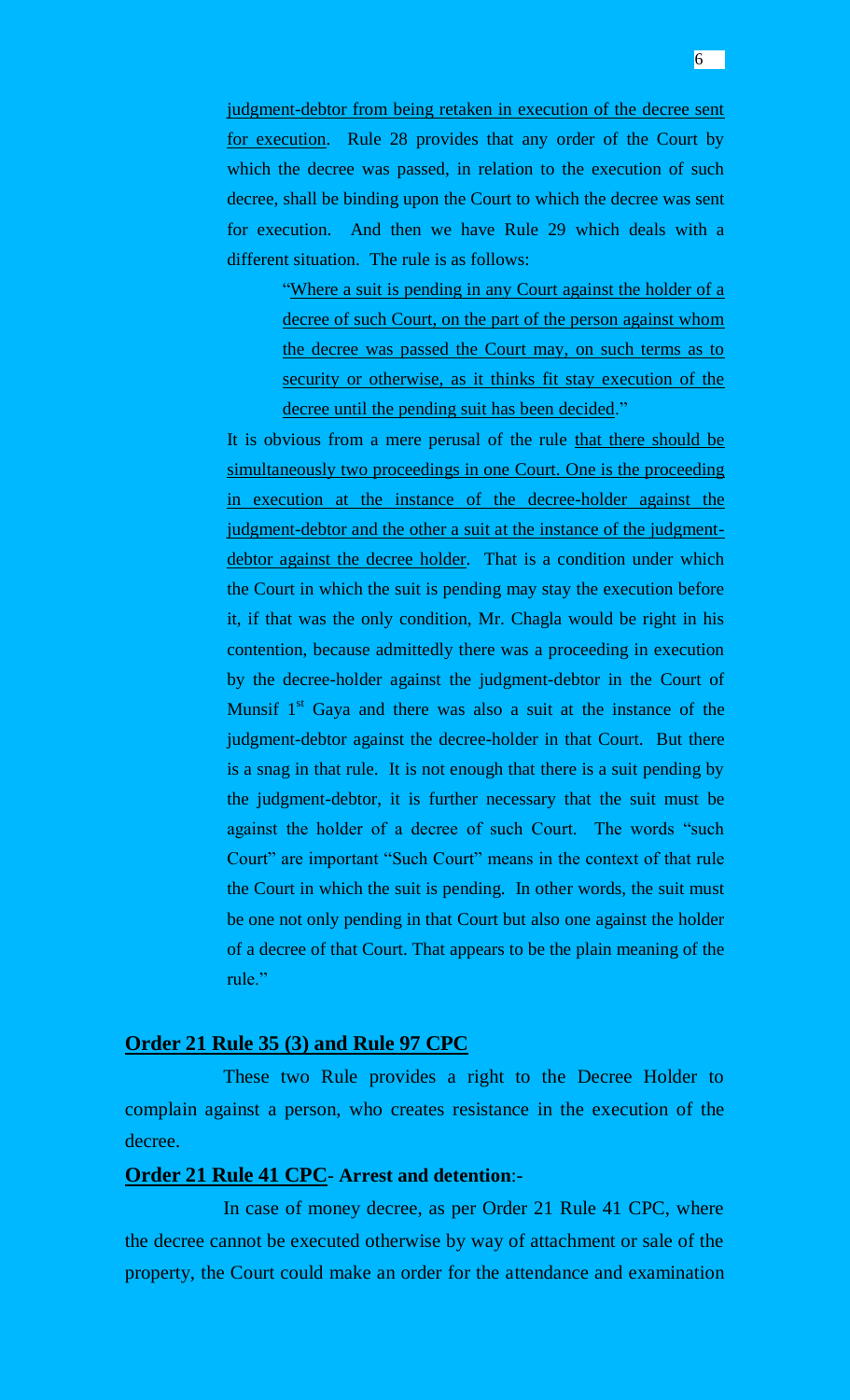of such Judgment Debtor, or officer or any other person and for the production of any books or documents. If the decree remained unsatisfied for 30 days or otherwise the Judgment Debtor disobeys the decree, the Court may direct the person disobeying the order to be detained in the civil prison for a term not exceeding three months.

#### **Section 47 of CPC**

**All the questions relating to execution, discharge and satisfaction of the decree are to be decided by the Executing Court and even the decision of the complicated questions is also not prohibited.**

Section 47 of the Civil Procedure Code provides for disposal of all the questions arising between the parties to the suit, in which the decree was passed, or their representatives, and relating to the execution, discharge or satisfaction of the decree, shall be determined by the Court executing the decree and not by a separate suit. Even the Code bars the powers to decide as the person raising objection is a Judgment Debtor or his representative and such question would also relate to execution, discharge or satisfaction of a decree.

In case *Jugalkishore Saraf Vs. M/s Raw Cotton Co. Ltd.,* 1955 AIR (SC) 376, the Hon'ble Apex Court has observed as under:-

> "There could be no -objection to decide questions involving investigation of complicated facts or difficult questions of law in execution proceedings, as section 47 of the Code of Civil Procedure authorises the Court executing the decree to decide all questions arising therein and relating to execution of the decree

> and subs-s- (2) further authorises the executing Court to treat a proceeding under the section as a suit thus obviating the necessity of filing a separate suit for the determination of the same. The line of decisions of the High Court of Bombay beginning with 11 Bom 506 and ending with AIR 1946 Bom 272 importing the equitable principle above enunciated therefore appears to me to be more in consonance with law and equity than the strict and narrow 'interpretation but on the words "where a decree............... is transferred by assignment in writing" by the High Courts of Madras and Calcutta in the decisions above noted."

#### **Order 21 Rule 16 CPC**:-

The assignment and transfer of the decree made, when assignment is complete. It was observed by the Hon'ble Supreme Court in *Jugalkishore's* case (supra), as under:-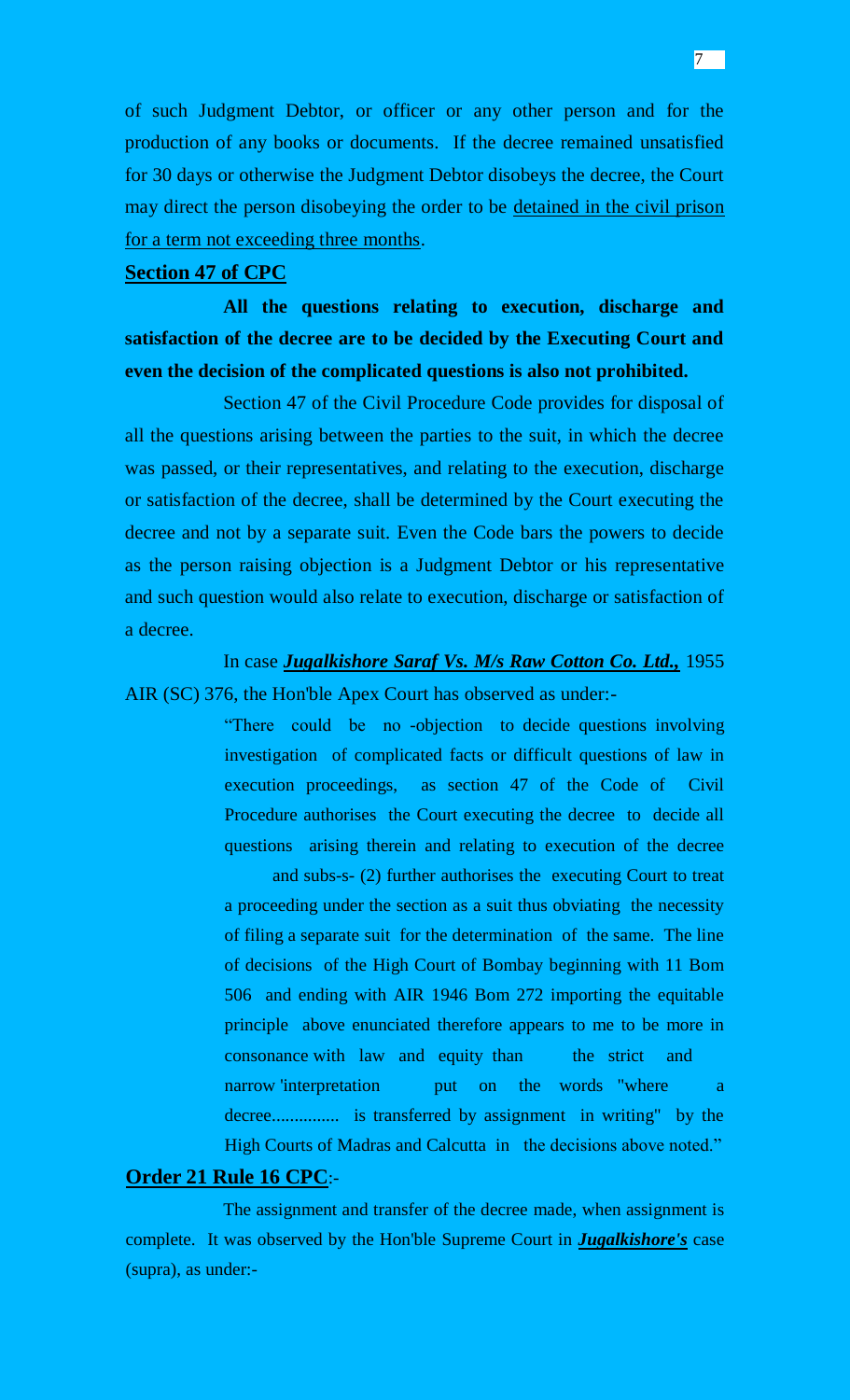"54. Is there any warrant for importing this equitable principle while construing the statutory 'Provision enacted in Order 21, rule 16 of the Code of Civil Procedure? The Code of Civil Procedure does not prescribe any mode in which an assignment in writing has got to be executed in order to effectuate a transfer of a decree. The only other statutory provision in regard to assignments in writing is to be found in Chapter VIII of the Transfer of Property Act which relates to transfers of actionable claims and an actionable claim has been defined in section 3 of the Act as

> "a claim to any debt................ or to any beneficial interest in movable property not in the possession, either actual or constructive, of the claimant, which the Civil Courts recognize as affording grounds for relief..................."

A judgment debt or decree is not an actionable claim for no action is necessary to realise it. It has already been the subject of an action and is secured by the decree. A decree to be passed in future also does not come as such within the definition of an actionable claim and an assignment or transfer thereof need not be effected in the manner prescribed by section 130 of the Transfer of Property Act. If therefore the assignment or transfer of a decree to be passed in the future does not require to be effectuated in the manner prescribed in the statute there would be no objection to the 1415 operation of the equitable principle above enunciated and the contract to assign evidenced by the assignment in writing becoming a complete equitable assignment of the decree when passed.

 The assignment in writing of the decree to be passed would thus result in a contract to assign which contract to assign would become a complete equitable assignment on the decree being Passed and would fulfill the requirements of Order XXI, rule 16 in so far as the assignment or the transfer of -the decree would in

that event be effectuated by an assignment in writing which became a complete equitable assignment of the decree when passed. There is nothing in the provisions of the Civil Procedure Code or any other law which prevents the operation of this equitable principle and in working out the rights and liabilities of the transferee of a decree on the one hand and the decree-holder and the judgment debtor on the other, there is no warrant for reading the words "where a decree....................... is transferred by assignment in writing" in the strict and narrow sense,, in which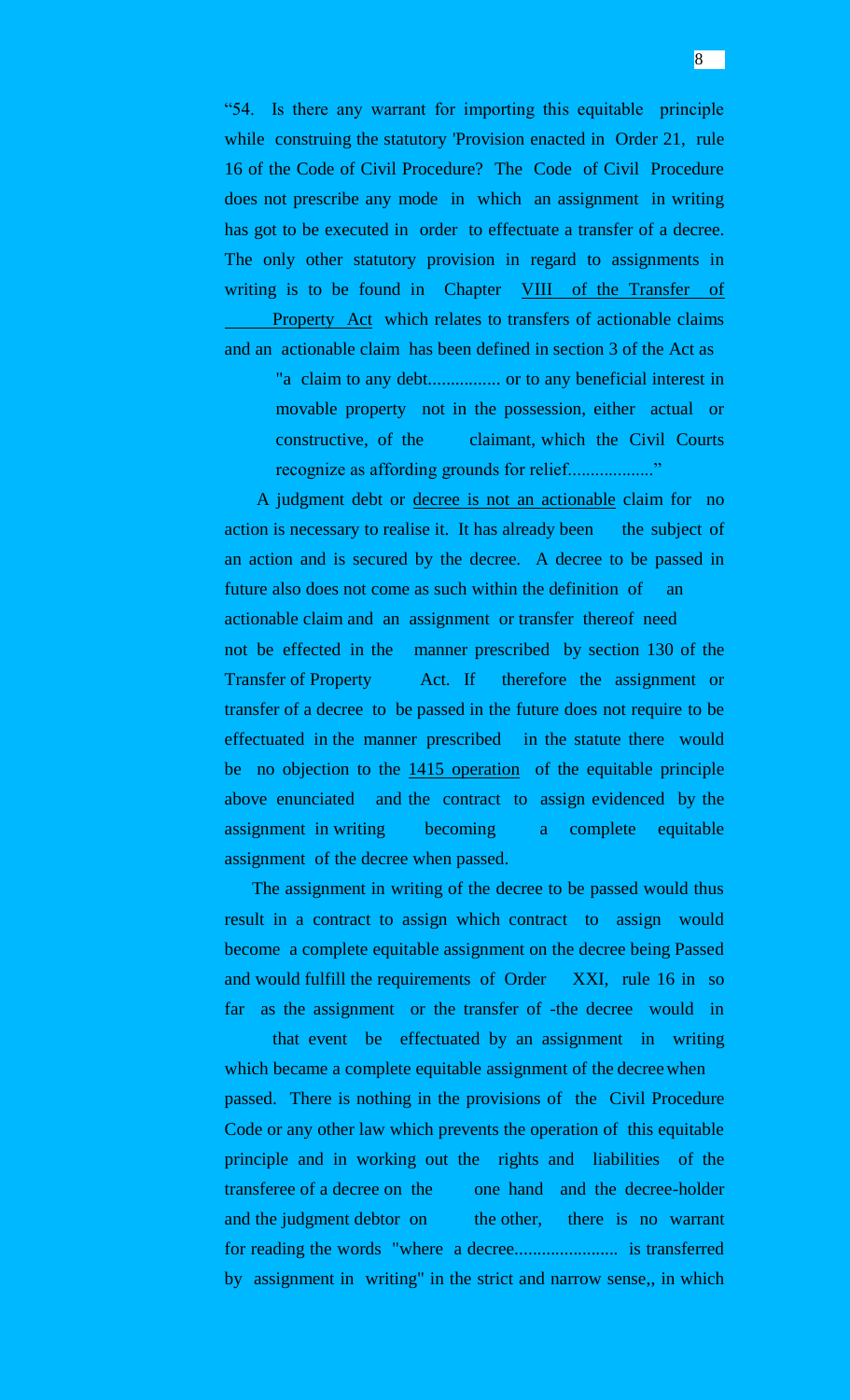they have been read by the High Court of Madras in 17 Mad LJ 391 and the High Court of Calcutta in AIR 1924 Cal 661 and AIR 1932 Cal 439.

 It is significant to observe that the High Court of Calcutta in AIR 1939 Cal 715 applied this equitable principle and held that the plaintiff in whose favour the defendant had executed a mortgage bond assigning by way of security the decree that would be passed in a suit instituted by him against a third party for recovery of money due on unpaid bills for work done was entitled to a declaration that he was the assignee of the decree passed in favour of the defendants and was as such entitled to realise the decretal debt either amicably or by execution. If the plaintiff was thus declared to be the assignee of the decree subsequently passed in favour of the defendant and entitled to realise the decretal amount by execution could apply for execution of the decree and avail himself of the provisions of Order 21, Rule 16 as the assignee of the decree-which was passed subsequent to the date of the assignment in writing in his favour."

#### **Order 21 Rule 99 CPC**

Rule 99 of Order 21 provides an objector, other than the Judgment Debtor, to raise objection claiming any right in the property from which he is directed to be dispossessed. Rule 99 of Order 21 reads as under:-

"99. Dispossession by decree holder or purchaser

(1) Where any person other than the judgment debtor is dispossessed of immovable property by the holder of a decree for the possession of such property or, where such property has been sold in execution of a decree, by the purchaser thereof, he may make an application to the court complaining of such dispossession.

(2) Where any such application is made, the court shall proceed to adjudicate upon the application in accordance with the provisions herein contained."

The other question to be noticed is that normally the Courts frame the issues while deciding the lis between the parties, but the law does not provide that in each case, the issues are required to be framed. Where the objections raised by the third party are superfluous, then the Court can refuse to entertain the same and such objections could summarily be tried.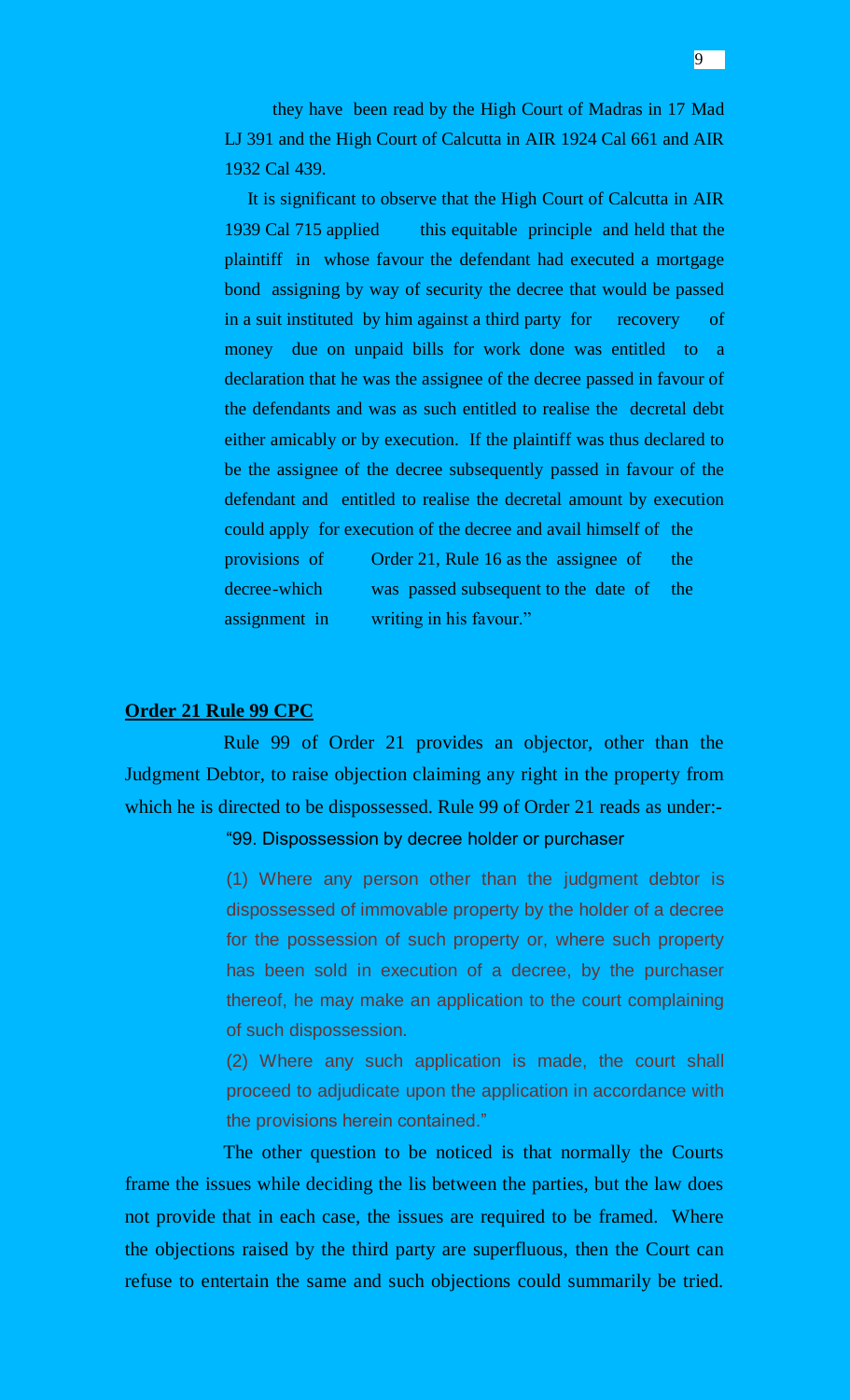Where objections have some merits, then the Court could decide those objections after seeking reply and evidence of the parties.

# **Rules 105 and 106 of Order 21 CPC, govern the procedure for adjudication of the objection**:-

These Rules read as under:-

"105. Hearing of application

(1) The court, before which an application under any of the foregoing rules of this Order is pending, may fix a day for the hearing of the application.

(2) Where on the day fixed or on any other day to which the hearing may be adjourned the applicant does not appear when the case is called on for hearing, the court may make an Order that the application be dismissed.

(3) Where the applicant appears and the opposite party to whom the notice has been issued by the court does not appear, the court may hear the application ex parte and pass such Order as it thinks fit.

**Explanation : An application referred to in sub-rule (1) includes** a claim or objection made under rule 58.

**106. Setting aside orders passed ex parte, etc**.

(1) The applicant, against whom an Order is made under subrule (2) of rule 105 or the opposite party against whom an Order is passed ex parte under sub-rule (3) of that rule or under sub-rule (1) of rule 23, may apply to the court to set aside the order, and if he satisfies the court that there was sufficient cause for his non-appearance when the application was called on for hearing, the court shall set aside the order on such terms as to costs or otherwise as it thinks fit, and shall appoint a day for the further hearing of the application.

(2) No Order shall be made on an application under sub-rule (1) unless notice of the application has been served on the other party.

(3) An application under sub-rule (1) shall be made within thirty days from the date of the order, or where, in the case of an ex parte order, the notice was not duly served, within thirty days from the date when the applicant had knowledge of the order."

**Restoration of the objections**:-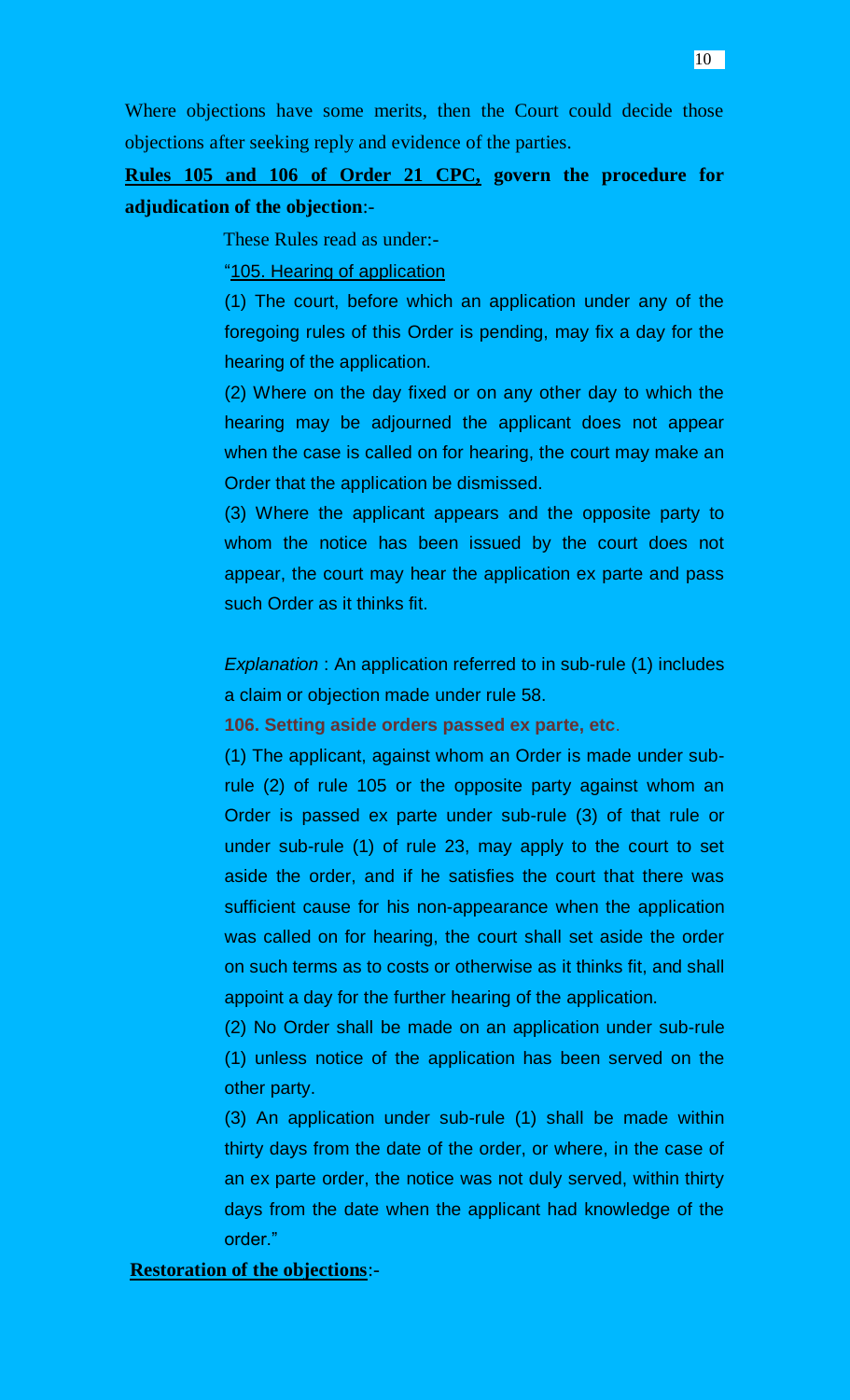Rule 106 of this Order indicates that if the objector fails to appear, then the application could be dismissed and on showing the sufficient cause, the Court could restore the said objection petition and decide the same on merits.

# **Order 21 Rule 92 (2):- The conditions when the sale could be set aside after auction-**

Order 21 Rule 92 (2) provides that if the deposit is made within 30 days from the date of sale and an application is filed, then the Court would have no discretion but to set aside the sale and if the amount is not deposited within 30 days, but within 60 days, then it will be within the discretion of the Court, whether or not to grant the application. However, the application could be filed within 60 days. Rule 92 (2) of Order 21 CPC reads as under:-

> "(2) Where such application is made and allowed, and where, in the case of an application under rule 89, the deposit required by that rule is made within sixty days from the date of sale, or in cases where the amount deposited under rule 89 is found to be deficient owing to any clerical or arithmetical mistake on the part of the depositor and such deficiency has been made good within such time as may be fixed by the court, the court shall make an Order setting aside the sale: PROVIDED that no Order shall be made unless notice of the application has been given to all persons affected thereby:"

#### **Order 21 Rule 89 CPC**

**Primary condition precedent to set aside the sale of a mortgaged property is to pay the mortgage money in addition to depositing of 5 percent of the purchase money in the Court.**

While elaborating Rule 89 of Order 21 CPC, the Hon'ble Supreme Court in case *Tribhovandas Purshottamdas Thakkar Vs. Ratilal Motilal Patel and others,* 1968 AIR (SC) 372, has held as under:-

> 5. It was urged, however, that the mortgagee having agreed to, abandon the execution proceeding and to wait for six months for receiving payment of the mortgage dues from the trustees, abandonment of the execution proceeding was in law equivalent to, payment to the decreeholder of the amount specified in the proclamation of sale for the recovery of which the sale was ordered. This in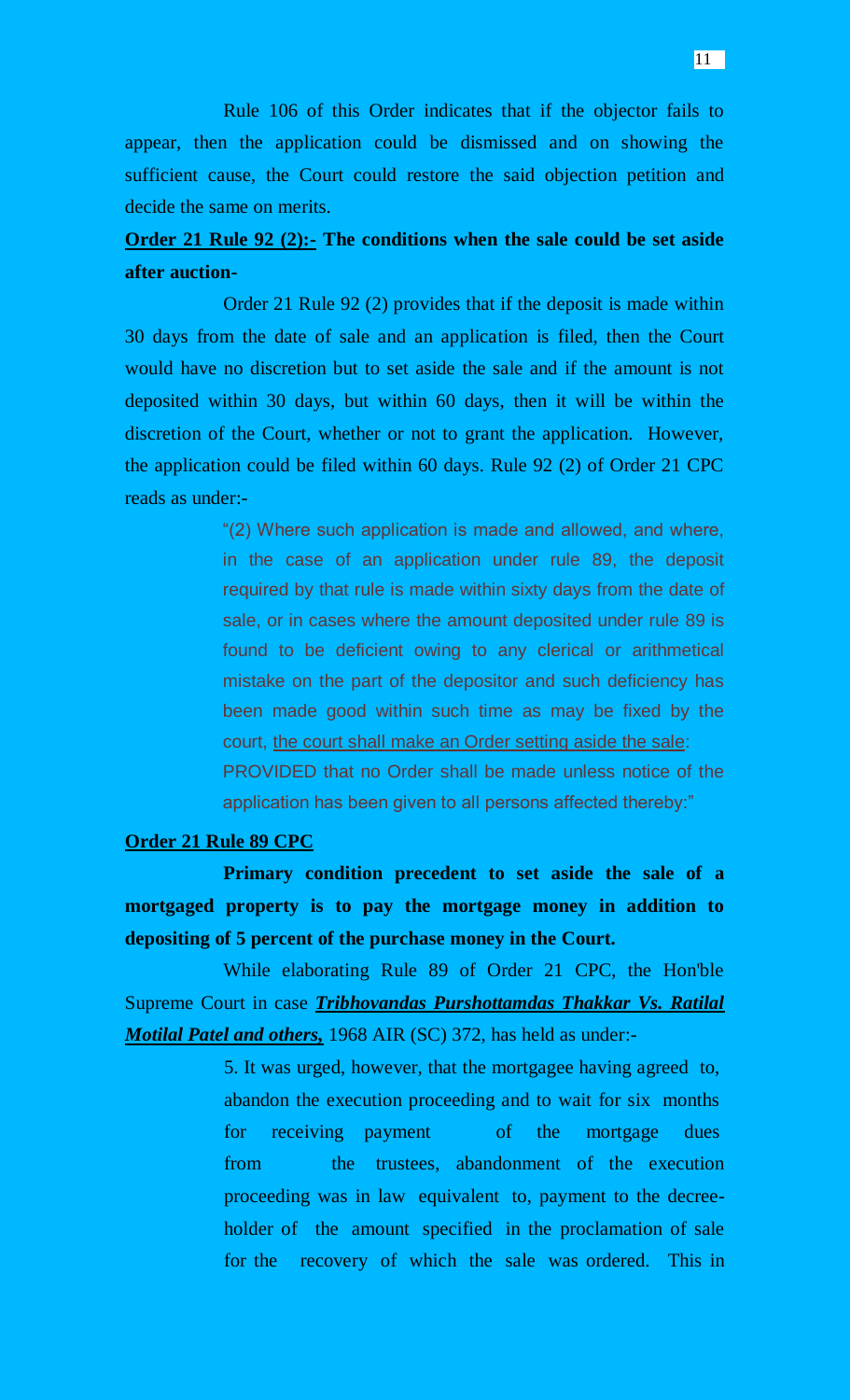our Judgment is a futile argument. By abandoning the execution proceeding the claim of the creditor is not extinguished: he is entitled to commence fresh proceedings for sale of the property. Rule 89 of Order 21 is intended to confer a right upon the judgment- debtor, even after the property is sold, to satisfy the claim of the decree-holder and to compensate the auction purchaser by paying him 5% of the purchase-money. The provision, is not intended to defeat the claim of the auction purchaser, unless the decree is simultaneously satisfied. When the judgment creditor agrees to extend the time for payment of the amount for a specified period and in the meanwhile agrees to receive interest accruing due on the amount of the decree, the condition requiring the judgment debtor to deposit in Court for payment to the decree holder the amount specified in the proclamation of sale for the recovery of which the sale was ordered. cannot be deemed to be complied with.

6. Our attention was invited to several decisions in which it was held, that if the judgment-debtor instead of depositing in Court the amount specified in the proclamation of sale for recovery of which the property is sold, satisfies the claim of the decree-holder under the decree, the requirements of Order 21 Rule 89 are complied with: **Subbayya v. Venkata Subba Reddi, AIR 1935 Mad 1050; Muthuvenkatapathy Reddy v. Kuppu Reddi, AIR 1940 Mad 427; ILR (1940) Mad 699 (FB); Laxmansing Baliramsing v. Laxminarayan Deosthan Kapshi, ILR (1947) Nag 802; Rabindra Nath V. Harendra Kumar, AIR 1956 Cal 462; M.H.Shivaji Rao V. Niranjanaiah, AIR 1962 Mys 36.** These cases proceed upon interpretation of the expression 'less any amount which may since the date of such proclamation of sale, have been received" occurring in clause (b) of Rule 89. It is unnecessary to venture an opinion whether these cases were correctly decided. It is sufficient to observe that an order setting aside a court sale, in execution of a mortgage decree cannot be obtained, under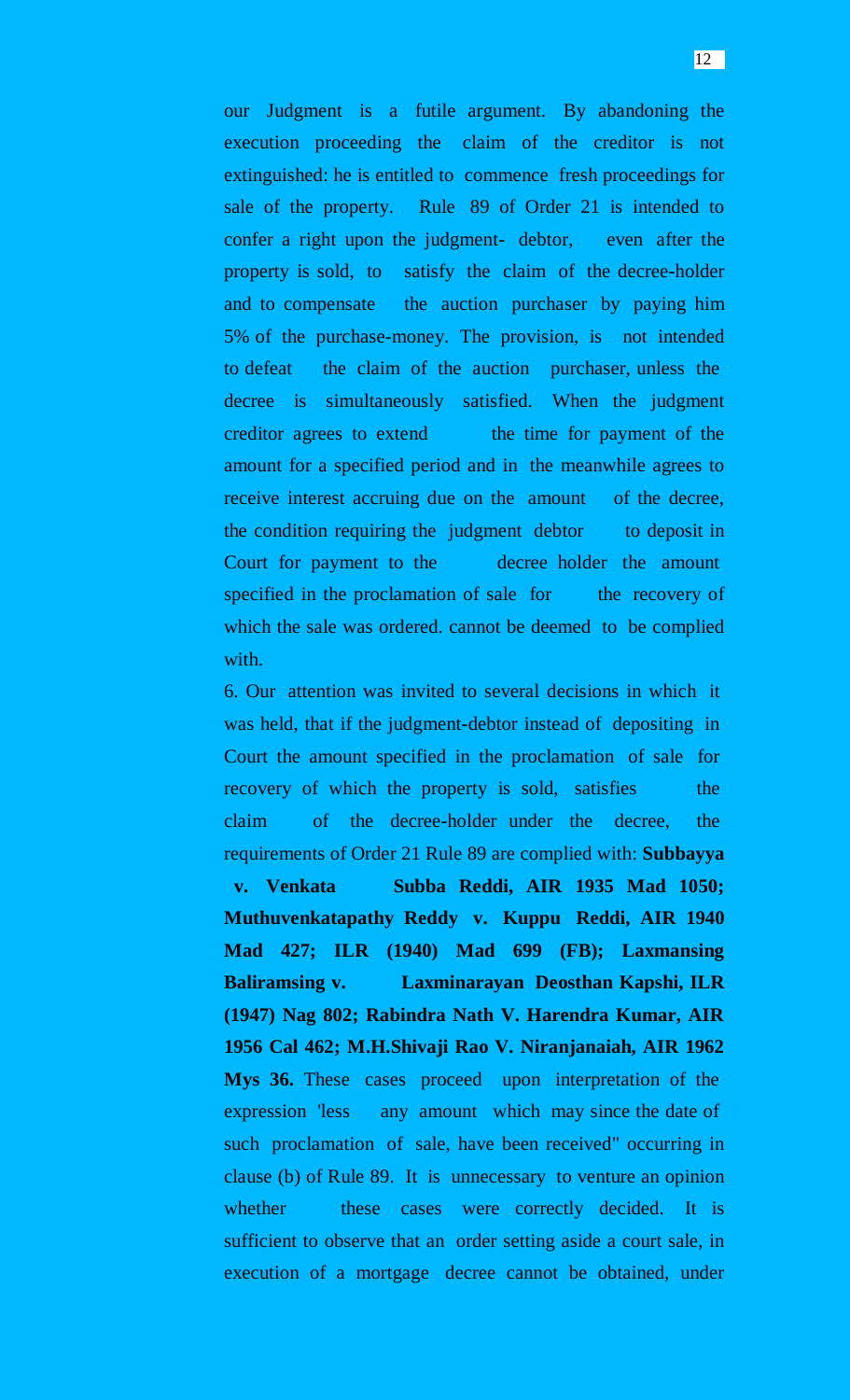Order 21 Rule 89 of the Code of Civil Procedure by merely depositing 5 % of the purchase- money for payment to the auction purchaser and persuading the decree-holder to abandon the execution proceedings."

The essentials for setting aside the sale have also been elaborately discussed by the Hob'ble Apex Court in case *Dadi Jagannadham Vs. Jammulu Ramulu,* 2001(4) RCR (Civil) 267, wherein it has been held as under:-

> "18. Having given our careful consideration to the question, we are of the opinion that there is no anomaly and that there are no different periods of limitation for making deposits and/or filing an application for setting aside the sale. It is by virtue of Order 21 Rule 89 CPC that an application for setting aside a sale and a deposit can be made. Order 21 Rule 89 CPC does not prescribe any period within which the application is to be made or deposit is to be made. All that Order 21 Rule 92 (2) provides is that if the deposit is made within 30 days from the date of sale and an application is filed then the Court would have no discretion but to set aside the sale. That doesnot mean that if the deposit is made after 30 days the Court could not entertain the application. If the deposit is made beyond the period of 30 days, but within the period 60 days, then it will be within the discretion of the Court whether or not to grant the application. Thus an application can be made within the period prescribed under Article 127, Limitation Act. As an application can be made within 60 days and, as stated above, no period for making a deposit is prescribed under Order 21 Rule 91 (2) the deposit can also be made within 60 days. In our view, therefore, the view expressed in P.K. Unni's case that Order 21 Rule 92(2) CPC prescribes a period of limitation for making a deposit is not correct."

### **Other conditions where sale could be set aside**

**Order 21 Rule 90 CPC-** deals with the situations when the sale could be set aside:-

Mere to establish irregularity or fraud is not sufficient to set aside the sale. The applicant must establish that material irregularity or fraud has resulted in substantial injury to the applicant. There is no specific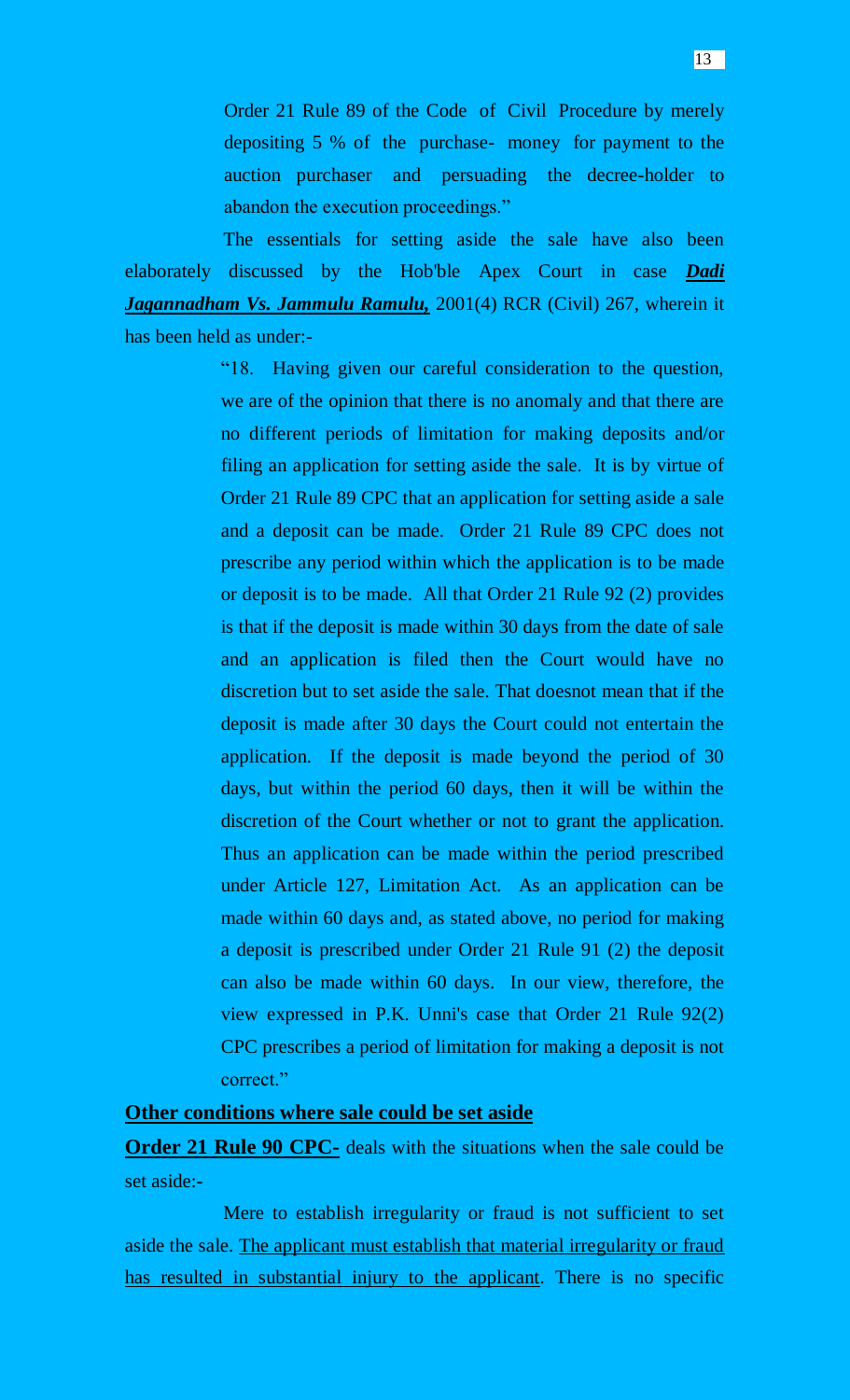provision under Order 21 Rule 67 CPC that sale must be advertised in the local newspaper. Therefore, irregularity cannot be given weight in the absence of any such order made by the Court.

 The Hon'ble Apex Court in case *Saheb Khan Vs. Mohd. Yusufuddin and others,* 2006 AIC (SC) 1871, has further observed as under:-

> "13. Therefore, before the sale can be set aside merely establishing a material irregularity or fraud will not do. The applicant must go further and establish to the satisfaction of the Court that the material irregularity or fraud has resulted in substantial injury to the applicant. Conversely even if the applicant has suffered substantial injury by reason of the sale, this would not be sufficient to set the sale aside unless substantial injury has been occasioned by a material irregularity or fraud in publishing or conducting the sale.

> 14. A charge of fraud or material irregularity under Order 21 Rule 90 must be specifically made with sufficient particulars. Bald allegations would not do. The facts must be established which could reasonably sustain such a charge. In the case before us, no such particulars have been given by the respondent of the alleged collusion between the other respondents and the auction purchaser. There is also no material irregularity in publishing or conducting the sale. There was sufficient compliance with the orders of Order 21 Rule 67(1) read with Order 21 Rule 54(2). No doubt, the Trial Court has said that the sale should be given wide publicity but that does not necessarily mean by publication in the newspapers. Theprovisions of Order 21 Rule 67 clearly provide if the sale is tobe advertised in the local newspaper, there must be specific directionof Court to that effect. In the absence of such direction, the proclamation of sale has to be made under Order 21 Rule 67(1) "as nearly as may be in the manner prescribed by Rule 54, Sub-rule (2)." Rule 54 sub-rule (2) provides for the method of publication of notice and reads as follows:

> "(2). The order shall be proclaimed at some place on or adjacent to such property by beat of drum or other customary mode, and a copy of the order shall be affixed on a conspicuous part of the property and then upon a conspicuous part of the Court-house, and also where the property is land paying revenue to the Government, in the office of the Collector of the district in which the land is situated (and,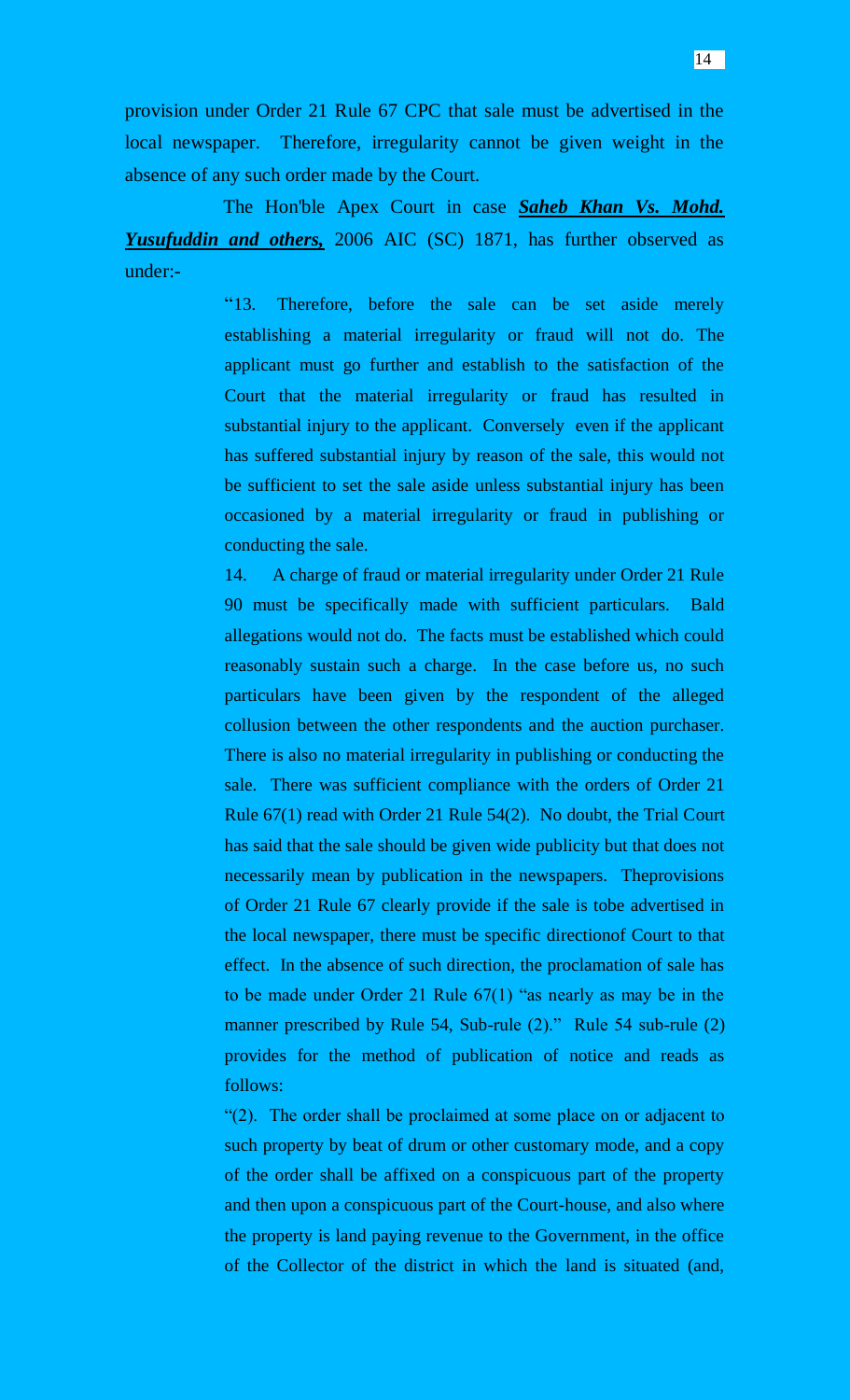where the property is land situate in a village, also in the office of the Gram Panchayat, if any, having jurisdiction over that village)."

### **Order 21 Rule 58 CPC- Attachment of mortgaged property:-**

Attachment before judgment- Suit under Order 21 Rule 58 CPC to release the property from attachment. If the property is under attachment in another money suit and the mortgagee is not in actual or constructive possession of the property on that date, then the objection by such objector under Order 21 Rule 58 CPC to such attachment is not maintainable.

While further elaborating Order 21 Rule 58 CPC, the Hon'ble Supreme Court in case *Kabidi Venku Sah Vs. Sayed Abdul Hai and another,* 1984 AIR (SC) 117, has observed as under:-

> "7. The matter is quite simple but has unfortunately dragged on for nearly 15 years on account of a wrong and ill advised step taken by the appellant. The learned Principal Civil Judge erred in observing that what was attached before judgment on 24.09.1964 is not the equity of redemption alone but the entire property. He has rightly held that in the claim petition the question of the mortgage of 1948, the mortgage decree, the Court auction sale and delivery of possession of the property to the appellant pursuant to that sale cannot be contended to be collusive and observed that the first respondent could, if at all, challenge them only in a separate suit. That being so, undoubtedly the mortgage of 1948 in favour of the appellant was there and what remained with the mortgagor was only the equity of redemption until it was brought to an end by the sale in execution of the mortgage decree confirmed by the court on 28.08.1968. Therefore, there could be no doubt whatsoever that on 24.09.1964 when the property was attached before judgment long after the mortgage dated 31.07.1948 and two years, before the suit and the mortgage was filed in 1966, the mortgagor had the equity of redemption and that what could have been attached in law on 24.09.1964 was the equity of redemption alone and not the entire interest in the property. There should have been no difficulty for the learned Judge of the High Court holding that the appellant could not have been in possession of the property, actual or constructive, for he was only a simple mortgagee who had nothing to do with possession and he got delivery of the property through the court as a decree holder – court auction purchaser on 28.04.1968 as noticed by the learned Judge in his judgment. The appellant had no doubt an interest in the property as mortgagee, but he could not have been in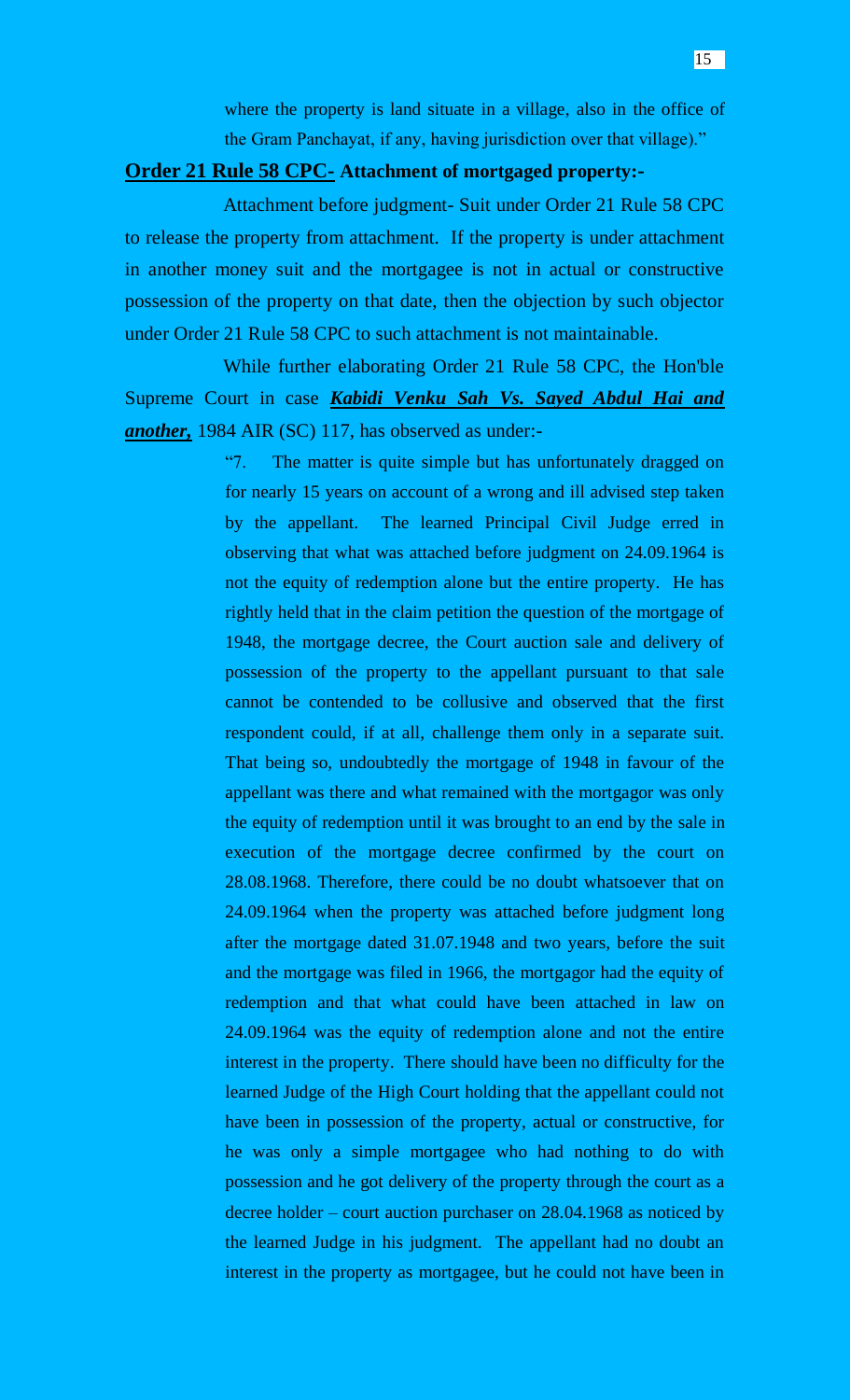possession of the property as he was only a simple mortgagee. The appellant was a secured creditor as he had a mortgage in his favour, and any attachment effected after the date of the mortgage and during its subsistence can be only subject to that mortgage. He had no interest in the equity of redemption on the date of the attachment and could not therefore have had any objection to that right of the mortgagor being attached by the first respondent. Therefore, he was not a person who could in law file any claim petition under Order 21 Rule 58 objecting to the attachment of the equity of redemption. We may notice here what Order 21 Rule 58(1) says and it is this:

"Where any claims preferred to, or any objection is made to the attachment of, any property attached in execution of a decree on the ground that such property is not liable to such attachment, the court shall proceed to adjudicate upon the claim or objection in accordance with the provisions herein contained."

8. The attaching creditor can bring the property to sale only subject to the mortgage so long as it is subsisting. That is to say he could bring only the mortgagor's equity of redemption to sale if it had not already been extinguished by its sale in execution of any decree obtained on that mortgage. But, if the equity of redemption has already been sold after the date of the attachment the attaching, decree holder could proceed only against the balance, if any, of the sale price left after satisfying the mortgagee decree-holder's claim under the decree. The mortgagee's right is thus not affected, at all. Therefore, it is we had observed earlier that the appellant had taken a wrong and ill advised step in coming forward with the claim petiton which has resulted in the matter dragging on for over 14 years from 15.01.1969. The appellant could not object to the attachment of the equity of redemption. The appeal fails and is dismissed, but under the circumstances of the case without costs."

**Order 21 Rule 35 (2) CPC:- Attachment of share of coparcenary property and limitation to take possession of such property-**

**Decree against father and four sons. Execution against Joint Family property- Auction purchaser purchased at the auction sale was the share of four sons' with joint family property. Sons' original share was 4/5th reduced to 2/3rd on the date of auction sale, after the birth of another son- 1/6th share also allotted in partition suit to auction purchaser, but he was entitled only to four sons' share that is 2/3rd share in the property.**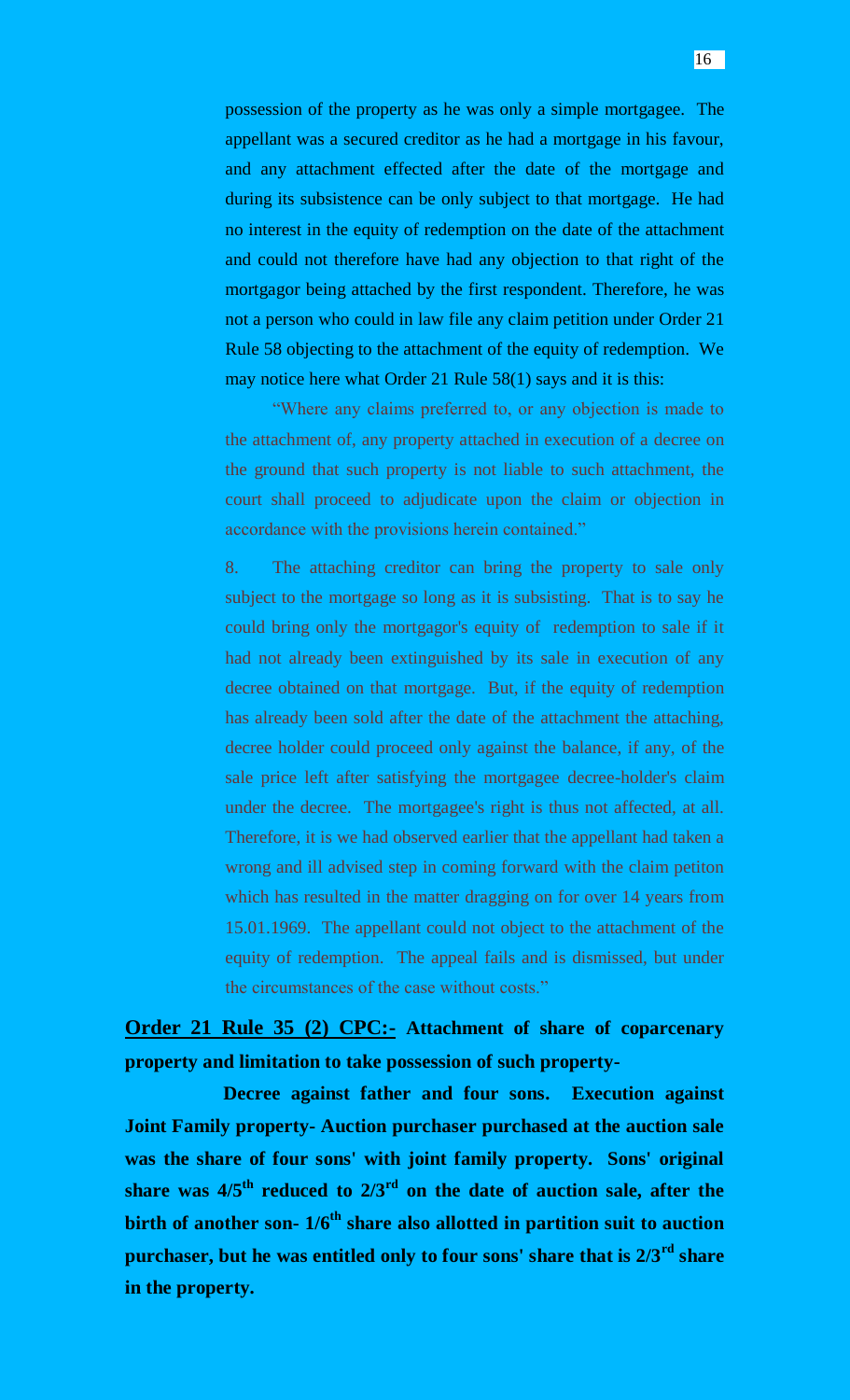In case *M.V.S. Manikayala Rao Vs. M. Narasimhaswami and others,* 1966 AIR (SC) 470, the Hon'ble Supreme Court has held as under:-

> "5. As earlier stated the High Court held that Article 144 applied. The application of this article seems to us to present great difficulties to some of which we like to refer. That article deals with a suit for possession of immovable property or any interest therein not otherwise specially provided for and prescribes a period of twelve years commencing from the date when the possession of the defendant becomes adverse to the plaintiff. This article obviously contemplates a suit for possession of property where the defendant might be in adverse possession of it as against the plaintiff. Now, it is well settled that the purchaser of a coparcener's undivided interest in joint family property is not entitled to possession of what he has purchased. His only right is to sue for partition of the property and ask for allotment to him of that which on partition might be found to fall to the share of the coparcener whose share he had purchased. His right to possession "would date from the period when a specific allotment was made in his favour": *Sidheshwar Mukherjee v. Bhubneshwar Prasad Narain Singh, 1954 SCR 177 at P.188.* It would, therefore, appear that Sivayya was not entitled to possession till a partition had been made. That being so, it is arguable that the defendants in the suit could never have been in adverse possession of the properties as against him as possession could be adverse against a person only when he was entitled to possession. Support for this view may be found in some of the observations in the Madras Full Bench case of *Vyapuri v. Sonamma Boi Ammani, ILR 39 Mad 811.* 6. In the case in hand the learned Judges of the High Court thought that the applicability of Article 144 to a suit like thepresent one was supported by the decision of theJudicial Committee in *Sudarsan Das v. Ram Kirpal Das, 77 Ind App 42.* We feel considerable doubt that the case furnishes any assistance. It held that Article 144 extends the conception of adverse possession to include

an interest in immovable property as well as the property itself. In that case, a purchaser of an undivided share in a property which was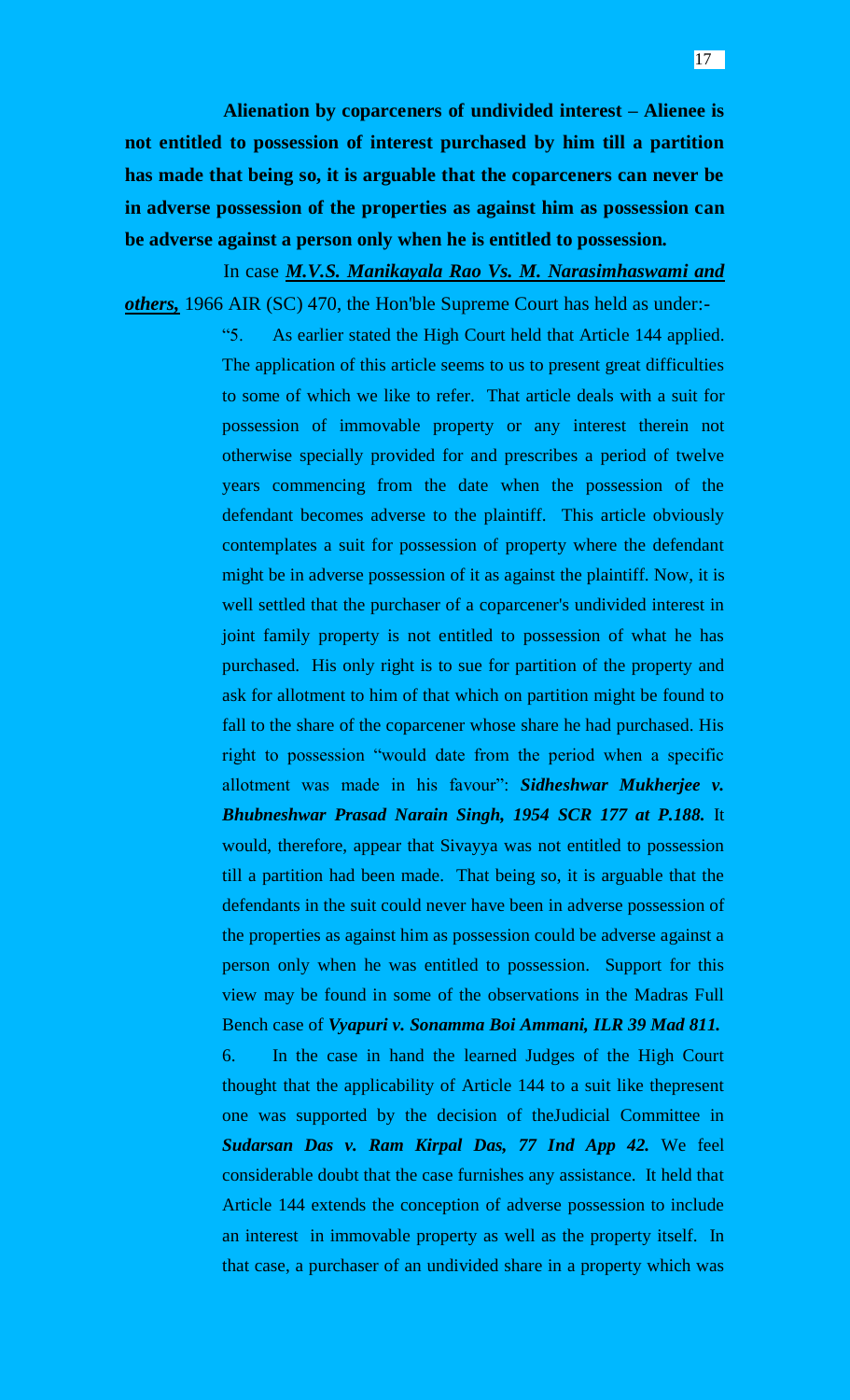not coparcenary property, had obtained possession of that share and he was held to have acquired title to it by adverse possession. That was not a case of a person who was not entitled to possession. We are not now concerned with adverse possession of an interest in property.

# **Order 21 Rule 35 (3) CPC** :- **Extent of force to be used to take possession**-

This Rule provides that even if the possession of some premises is not delivered, then the Court, after giving reasonable warning and facility to any woman not appearing in public according to the customs of the country to withdraw, remove or open any lock or bolt or break any door or do any other act necessary for putting the Decree-Holder in possession.

# **Order 21 Rule 17, Order 34 Rule 4, Rules 14 and 15:- Recovery of maintenance by sale of the property over which charge was created-**

Execution for maintenance after the charge has been created by the Court on many lots of the properties. Even if the purchase of one lot is found to be made by the decree-holder prior to the execution, then the recovery of maintenance could be effected from the other properties over which, the charge has been created.

In case *Janapareddy Latchan Naidu Vs. Janapareddy Sanyasamma,* 1963 AIR (SC) 1556, the Hon'ble Apex Court has observed as under:-

> "6. The argument involves a fallacy because it assumes that a charge created by a decree on a number of properties disappears when the charge-holder in execution of the charge decree purchases one lot of properties. An executory charge-decree for maintenance becomes executable again and again as future sums become due. The executability of the decree keeps the charge alive on the remaining properties originally charged till the future amount cease. In other words the charge subsists as long as the decree subsists. By the execution the charge is not transferred in its entirety to the properties purchased by the charge-holder. Nor is the charge divided between those properties and those which still remain with the judgment debtor. The whole of the charge continues over all the properties jointly and severally. Nor is any priority established between the properties purchased by the charge-holder and those that remain. It is not permissible to seek an analogy from the case of a